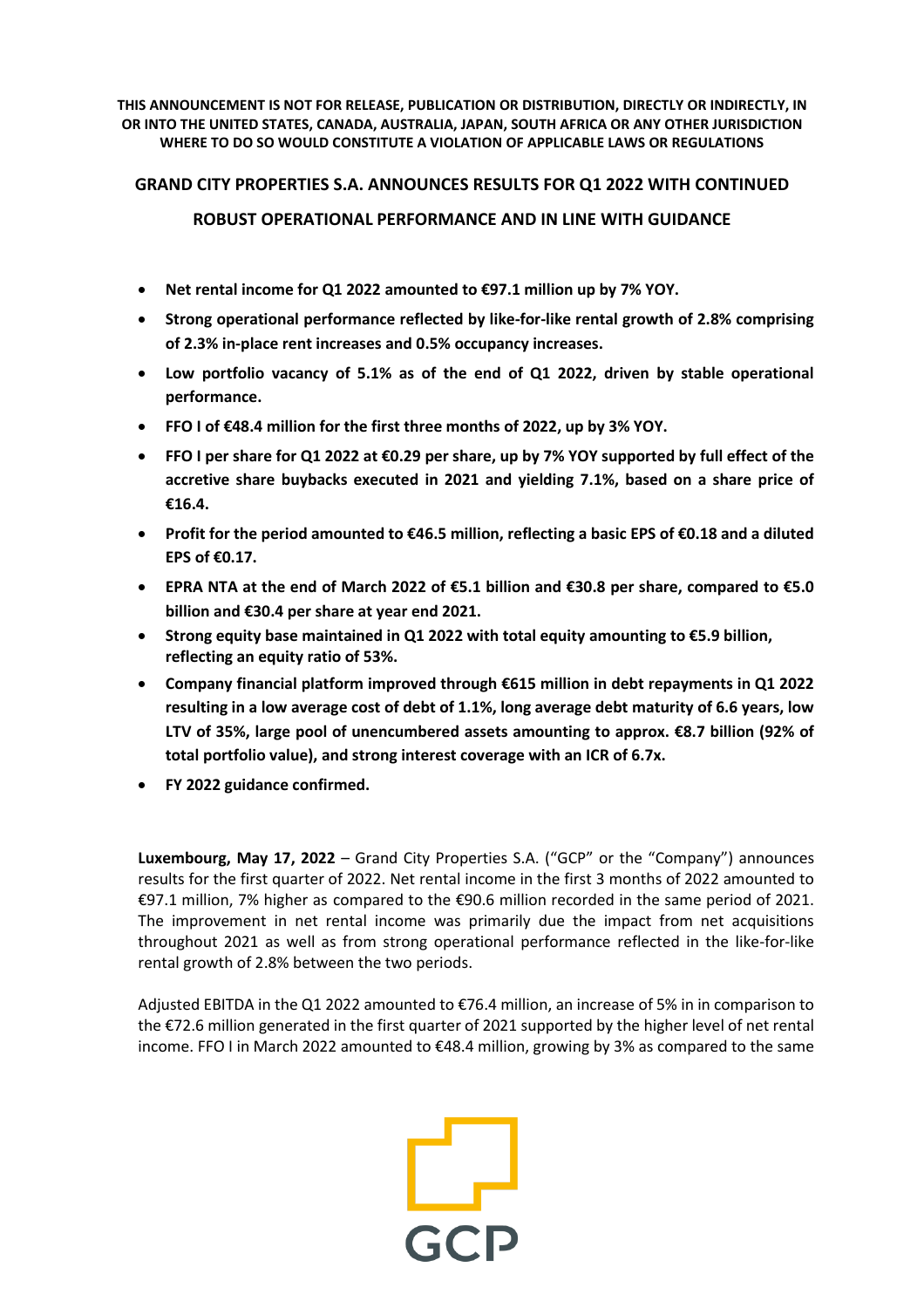period in 2021. The FFO I per share increased 7% to €0.29 from €0.27, primarily as due the full effect of the accretive share buybacks executed in 2021.

GCP continued optimizing its financial profile in the first 3 months of 2022. The company pre-paid short-term bank loans amounting to over €165 million which further increased the proportion of unencumbered assets to 92%, representing a total value of €8.7 billion. Furthermore, GCP redeemed its €450 million Series F convertible bonds at maturity in March 2022. These measures have allowed the Company to maintain a low cost of debt of 1.1%, while the average debt maturity has increased to 6.6 years as of March 2022 from 6.0 years as of year-end 2021. The total debt repayments amounting to over €615 million were funded using GCP's strong liquidity position, which remains high at approx. €550 million as of March 2022 following the repayments.

Refael Zamir, CEO of Grand City Properties: "We begin 2022 with strong operational profits generated by a high-quality portfolio and an improved financial platform that enables us to adequately address challenges, capitalise on opportunities, and deliver on our goals."

Financial statements for Q1 2022 are available on the Company's website: <https://www.grandcityproperties.com/investor-relations/publications/financial-reports/>

For definitions of the alternative performance measures please see the relevant section in the pages 26 - 29 of the financial statements for Q1 2022, which you can find on the website under investor relations > publications > financial reports or follow this link:

[https://www.grandcityproperties.com/fileadmin/user\\_upload/03\\_investor\\_relations/Downloads](https://www.grandcityproperties.com/fileadmin/user_upload/03_investor_relations/Downloads/2022/GCP_Q1_2022.pdf) [/2022/GCP\\_Q1\\_2022.pdf](https://www.grandcityproperties.com/fileadmin/user_upload/03_investor_relations/Downloads/2022/GCP_Q1_2022.pdf)

## **About the Company**

The Company is a specialist in residential real estate, value-add opportunitiesin densely populated areas primarily in Germany and London. The Company's strategy is to improve its properties by repositioning and intensive tenant management, and then create value by subsequently raising occupancy and rental levels. Further information: www.grandcityproperties.com

Grand City Properties S.A. (ISIN: LU0775917882) is a public limited liability company (société anonyme) incorporated under the laws of the Grand Duchy of Luxembourg, having its registered office at 40, Rue du Curé, L-1368 Luxembourg, Grand Duchy of Luxembourg and being registered with the Luxembourg trade and companies register (Registre de Commerce et des Sociétés Luxembourg) under number B 165 560. The shares of the Company are listed on the Prime Standard segment of Frankfurt Stock Exchange.

## **Contact:**

Grand City Properties S.A. 40, Rue du Curé, L-1368 Luxembourg T: +352 28 77 87 86 E: info@grandcity.lu www.grandcityproperties.com